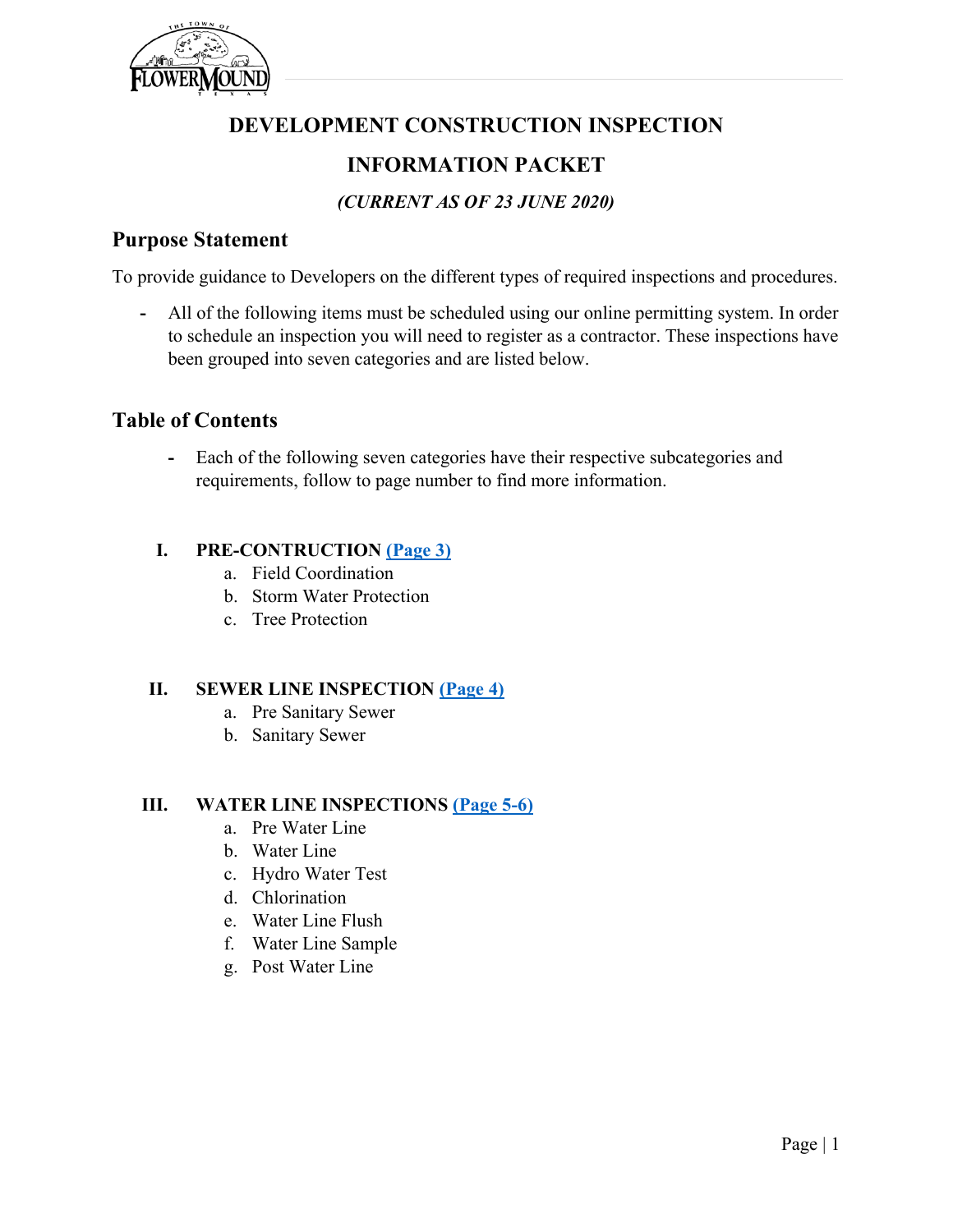

### **IV. STORM SEWER INSPECTIONS AND CONDUIT SLEEVES [\(Page 7-8\)](#page-6-0)**

- a. Pre Storm Sewer
- b. Storm Sewer
- c. Storm Inlet Rebar
- d. Storm Inlet Pour
- e. Conduit Sleeve

### **V. PAVING [\(Page 9-10\)](#page-8-0)**

- a. Pre Paving
- b. Gradation
- c. Proof Roll/Density
- d. Soil Reports
- e. Paving Rebar
- f. Paving Pour

### **VI. GRADING & SEWER LINE VERIFICATION [\(Page](#page-10-0) 11)**

- a. Finished Grade Inspection
- b. Sewer Line Verification

### **VII. SUBDIVISION ACCEPTANCE [\(Page 12-13\)](#page-11-0)**

- a. Inspector Walk
- b. Final Town Walk
- c. Final Completion List
- d. Final Acceptance

### **VIII. CHECKLIST / TIMELINE OF EVENTS [\(Page 14\)](#page-13-0)**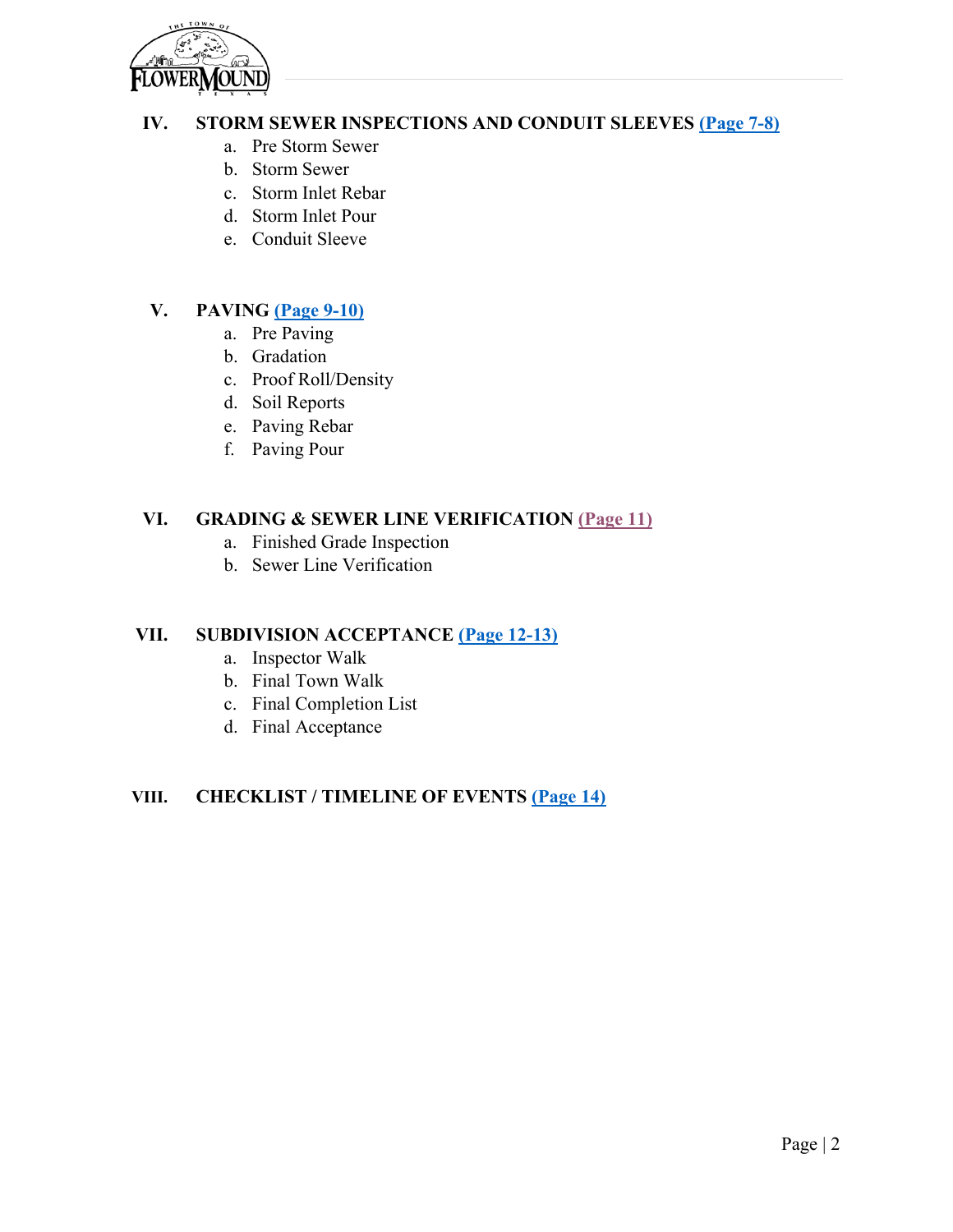

# **I. PRE-CONSTRUCTION**

<span id="page-2-0"></span>

| Inspection                 | <b>Scheduled By</b>                                                                | <b>Attended By</b>     | <b>Requirements</b>                                                                                       |  |
|----------------------------|------------------------------------------------------------------------------------|------------------------|-----------------------------------------------------------------------------------------------------------|--|
| <b>Field</b>               | General                                                                            | Contractor &           | Must be scheduled and approved along                                                                      |  |
| Coordination               | Contractor                                                                         | Construction           | with Storm Water and Tree Protection                                                                      |  |
|                            |                                                                                    | Inspector              | before any other Inspections can be                                                                       |  |
|                            |                                                                                    |                        | conducted                                                                                                 |  |
| <b>Notes</b>               |                                                                                    |                        |                                                                                                           |  |
|                            |                                                                                    |                        | The Field Coordination meeting is a field preconstruction/scheduling meeting, located on                  |  |
|                            |                                                                                    |                        | site, scheduled by the General Contractor and attended by the Contractor and the                          |  |
| Construction Inspector.    |                                                                                    |                        |                                                                                                           |  |
|                            |                                                                                    |                        | $\triangleright$ In addition, any and all sub-contractors that the General Contractor feels need to be in |  |
|                            |                                                                                    |                        | attendance, especially the contractors that will be responsible for scheduling                            |  |
| inspections.               |                                                                                    |                        |                                                                                                           |  |
|                            |                                                                                    |                        | At this meeting discussions will include, but not be limited to, schedules, processes,                    |  |
|                            |                                                                                    |                        | installation procedures, grading, storm water protection plan, tree protection, and                       |  |
| construction expectations. |                                                                                    |                        |                                                                                                           |  |
| <b>Stormwater</b>          | Superintendent                                                                     | Stormwater             | This inspection cannot be scheduled for                                                                   |  |
| <b>Protection</b>          |                                                                                    | Inspector              | the same day and requires a minimum of                                                                    |  |
|                            |                                                                                    |                        | 24 hours' notice, and is one of the three                                                                 |  |
|                            |                                                                                    |                        | inspections that must be approved                                                                         |  |
|                            |                                                                                    |                        | before any other inspections can be<br>scheduled.                                                         |  |
| <b>Notes</b>               |                                                                                    |                        |                                                                                                           |  |
|                            |                                                                                    |                        | This inspection must be scheduled by the Superintendent, and is a field inspection between                |  |
|                            |                                                                                    |                        | the Superintendent and the Stormwater Inspector from the Town; to approve all protection                  |  |
|                            |                                                                                    |                        | measures that are required in the approved Stormwater Prevention Protection Plan                          |  |
| (SWPPP).                   |                                                                                    |                        |                                                                                                           |  |
| <b>Tree</b>                | Superintendent                                                                     | <b>Tree Protection</b> | This inspection cannot be scheduled for                                                                   |  |
| Protection                 |                                                                                    | Inspector              | the same day and requires a minimum of                                                                    |  |
|                            |                                                                                    |                        | 24 hours' notice, and is one of the three                                                                 |  |
|                            |                                                                                    |                        | inspections that must be approved                                                                         |  |
|                            |                                                                                    |                        | before any other inspections can be                                                                       |  |
|                            |                                                                                    |                        | scheduled.                                                                                                |  |
| <b>Notes</b>               |                                                                                    |                        |                                                                                                           |  |
|                            |                                                                                    |                        | This inspection must be scheduled by the Superintendent, and is a field inspection between                |  |
|                            | the Superintendent and the Tree Protection Inspector from the Town; to approve all |                        |                                                                                                           |  |
|                            | required tree protection measures.                                                 |                        |                                                                                                           |  |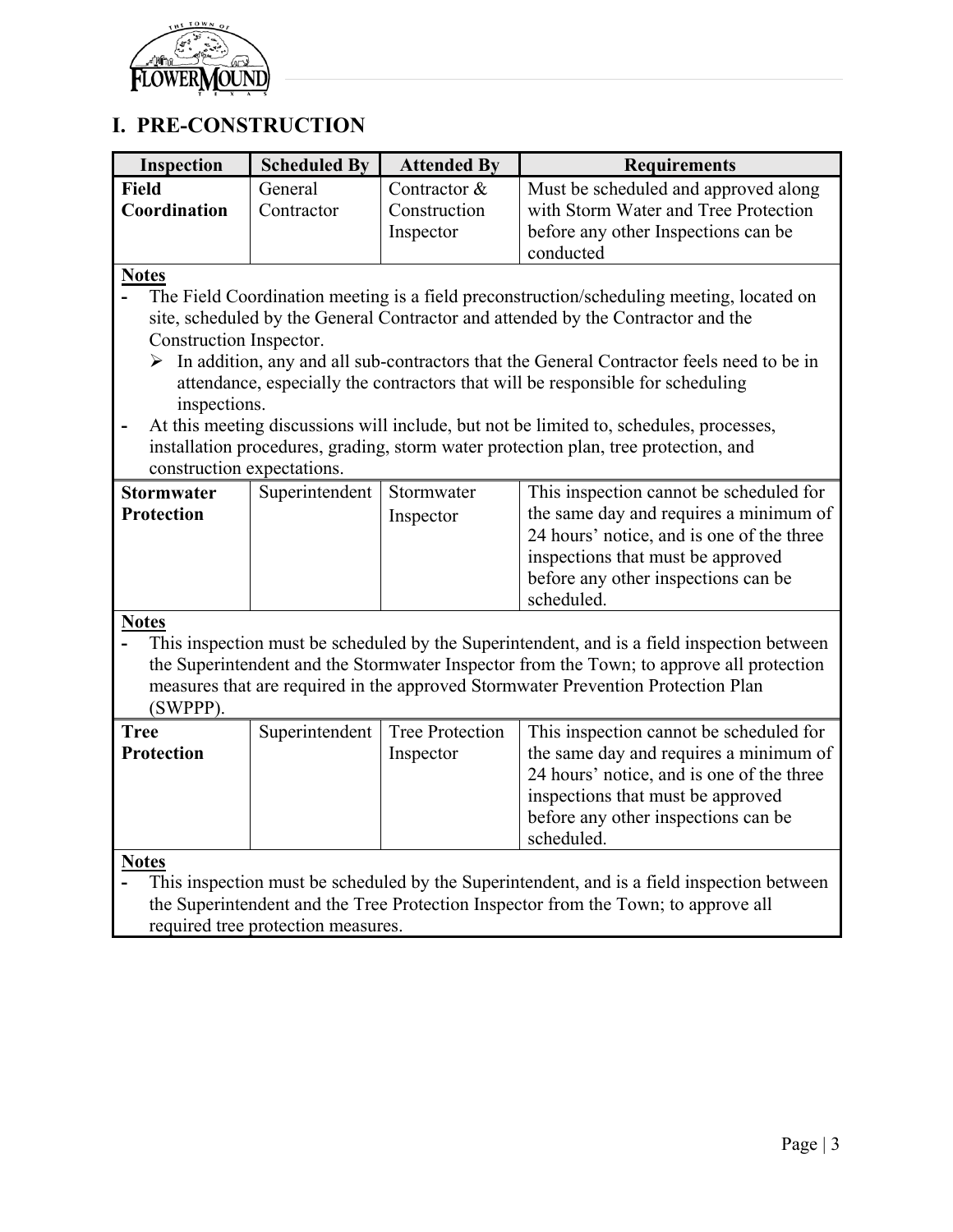

# **II. SEWER LINE INSPECTION**

<span id="page-3-0"></span>

| <b>Inspection</b>   | <b>Scheduled By</b> | <b>Attended By</b> | <b>Requirements</b>                                                                              |  |
|---------------------|---------------------|--------------------|--------------------------------------------------------------------------------------------------|--|
| <b>Pre Sanitary</b> | Superintendent      | Inspector          | This inspection must be scheduled and                                                            |  |
| <b>Sewer</b>        | or                  |                    | approved before any sewer line                                                                   |  |
|                     | Contractor          |                    | construction is commenced.                                                                       |  |
| <b>Notes</b>        |                     |                    |                                                                                                  |  |
|                     |                     |                    | This inspection must be scheduled by the Superintendent or Contractor, is a field                |  |
|                     |                     |                    | inspection between the Superintendent or Contractor and the Inspector to approve all types       |  |
|                     |                     |                    |                                                                                                  |  |
|                     |                     |                    | of material, embedment, staking, alignment and elevation, trench safety, backfilling,            |  |
|                     |                     |                    | densities, storm water control, inspection procedures, and end of the day ditch covering         |  |
| requirements.       |                     |                    |                                                                                                  |  |
| <b>Sanitary</b>     | Superintendent      | Inspector          | This inspection must be scheduled by                                                             |  |
| <b>Sewer</b>        | <b>or</b>           |                    | the Superintendent or Contractor any                                                             |  |
|                     | Contractor          |                    | day that a section of sewer line will be                                                         |  |
|                     |                     |                    | uncovered and ready for visual                                                                   |  |
|                     |                     |                    | inspection.                                                                                      |  |
| <b>Notes</b>        |                     |                    |                                                                                                  |  |
|                     |                     |                    | Each section scheduled should have the proper staking for alignment and elevation, piping        |  |
|                     |                     |                    | must be installed, and any structures required in that section must be completed including       |  |
| manholes.           |                     |                    |                                                                                                  |  |
|                     |                     |                    |                                                                                                  |  |
|                     |                     |                    | Laterals must be installed or the tees installed with lateral capped. If the laterals are capped |  |
|                     |                     |                    | in any section of pipe, it will be noted in the inspection notes and another inspection will     |  |
|                     |                     |                    | be required when the laterals are installed to the property lines or the far side of the         |  |
|                     | easement line.      |                    |                                                                                                  |  |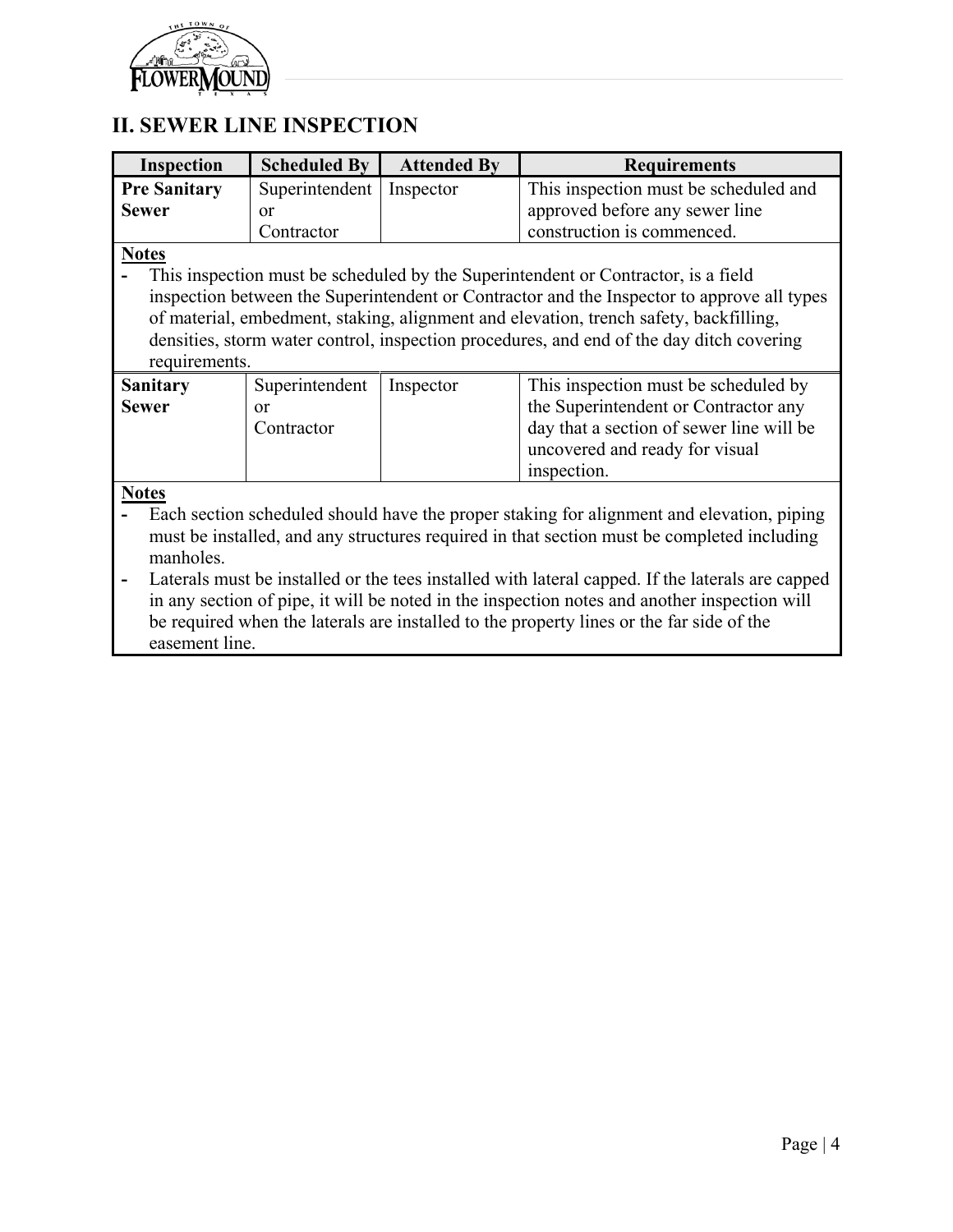

# <span id="page-4-0"></span>**III. WATER LINE INSPECTIONS**

| Inspection          | <b>Scheduled By</b> | <b>Attended By</b>                                                 | <b>Requirements</b>                                                                          |  |
|---------------------|---------------------|--------------------------------------------------------------------|----------------------------------------------------------------------------------------------|--|
| <b>Pre Water</b>    | Superintendent      | Inspector                                                          | This inspection must be scheduled, and                                                       |  |
| Line                | <sub>or</sub>       |                                                                    | an on-site meeting held and approved                                                         |  |
|                     | Contractor          |                                                                    | before any water line construction is                                                        |  |
|                     |                     |                                                                    | commenced and contractor must bring a                                                        |  |
|                     |                     |                                                                    | draft of the water plan to this meeting.                                                     |  |
| <b>Notes</b>        |                     |                                                                    |                                                                                              |  |
|                     |                     |                                                                    | This inspection is a field inspection between the Superintendent or Contractor and the       |  |
|                     |                     |                                                                    | Inspector to approve all types of water line piping, fittings, valves, and hydrants. In      |  |
|                     |                     |                                                                    | addition, embedment, staking, backfilling, densities, hydro testing procedures, chlorination |  |
|                     |                     |                                                                    | procedures, flushing procedures, along with trench safety will be discussed.                 |  |
| -                   |                     |                                                                    | The contractor must bring a draft of the water plan to this meeting. The plan must show      |  |
|                     |                     | how hydro, chlorination, and flushing compliance will be achieved. |                                                                                              |  |
|                     |                     |                                                                    | After discussions and any adjustments are made to this plan during the meeting the plan      |  |
|                     |                     |                                                                    | must be uploaded as an attachment in the permit before the first water line inspection is    |  |
| approved.           |                     |                                                                    |                                                                                              |  |
| <b>Water Line</b>   | Superintendent      | Inspector                                                          | This inspection must be scheduled by                                                         |  |
|                     | <sub>or</sub>       |                                                                    | the Superintendent or Contractor any                                                         |  |
|                     | Contractor          |                                                                    | day that a section of water line will be                                                     |  |
|                     |                     |                                                                    | uncovered and ready for visual                                                               |  |
|                     |                     |                                                                    | inspection.                                                                                  |  |
| <b>Notes</b>        |                     |                                                                    |                                                                                              |  |
|                     |                     |                                                                    | This inspection should also be used for loading the line. Each section scheduled should      |  |
|                     |                     |                                                                    | have the proper staking for alignment and elevation, piping must be installed, and any       |  |
|                     |                     |                                                                    | valves or hydrants located in that section must be installed and ready for inspection.       |  |
| <b>Hydro Water</b>  | Superintendent      | Witnessed by                                                       | A three day notice e-mail must be sent                                                       |  |
| <b>Test</b>         | <sub>or</sub>       | the Inspector                                                      | to the inspector so a valve crew can be                                                      |  |
|                     | Contractor          |                                                                    | scheduled.                                                                                   |  |
| <b>Notes</b>        |                     |                                                                    |                                                                                              |  |
|                     |                     |                                                                    | The standard test will require the water line to hold 150 PSI, for four hours.               |  |
|                     |                     |                                                                    | This test must be scheduled by the Superintendent or Contractor and witnessed by the         |  |
| Inspector.          |                     |                                                                    |                                                                                              |  |
| <b>Chlorination</b> | Superintendent      | Inspector                                                          | This inspection must be scheduled by the                                                     |  |
|                     | <sub>or</sub>       |                                                                    | Superintendent or Contractor and the                                                         |  |
|                     | Contractor          |                                                                    | Inspector must be on-site to witness these                                                   |  |
|                     |                     |                                                                    | tests and/or procedures.                                                                     |  |
| <b>Notes</b>        |                     |                                                                    |                                                                                              |  |
| No Additional Notes |                     |                                                                    |                                                                                              |  |
|                     |                     |                                                                    |                                                                                              |  |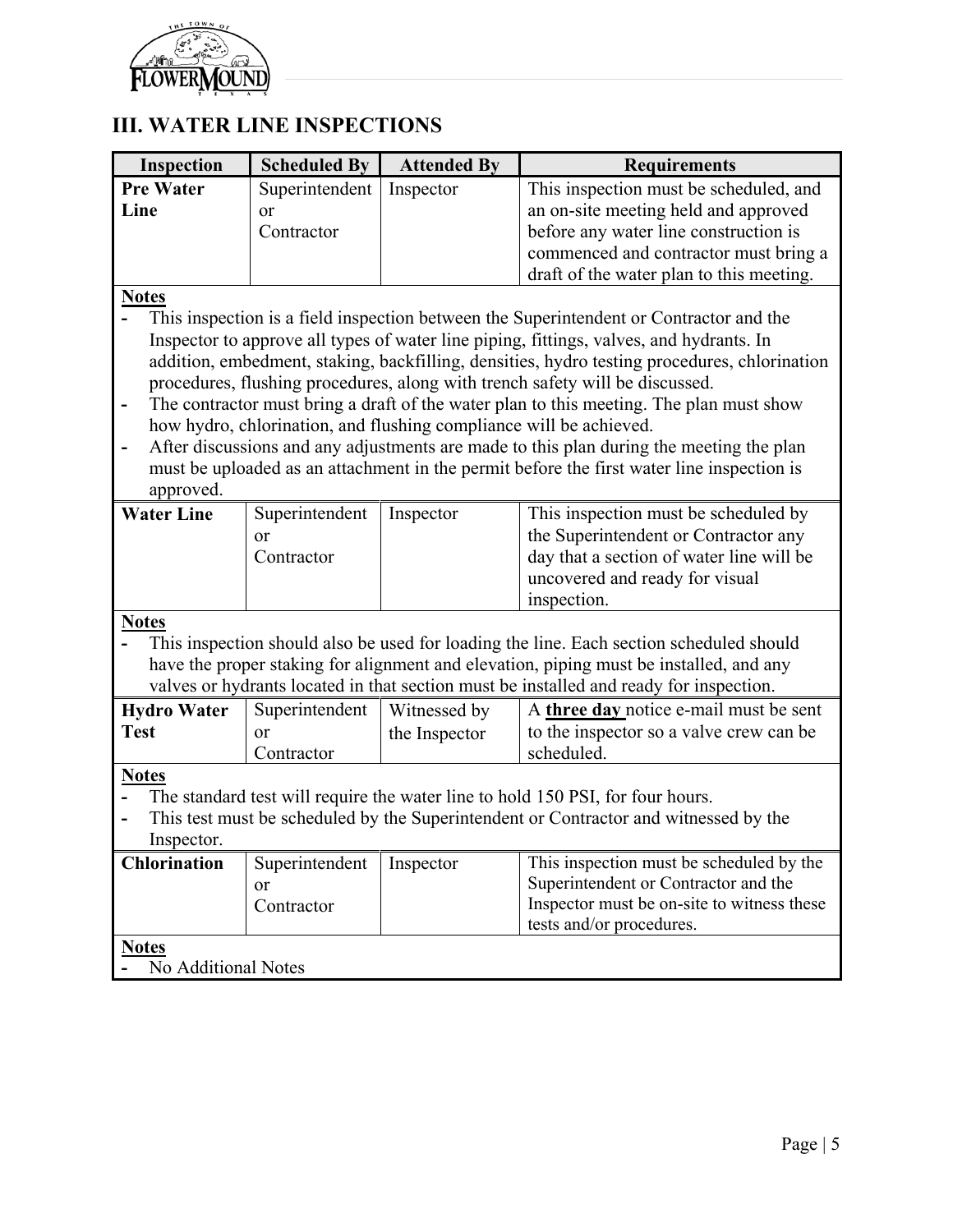

# **III. WATER LINE INSPECTIONS (Cont.)**

| Inspection            | <b>Scheduled By</b> | <b>Attended By</b> | <b>Requirements</b>                          |  |
|-----------------------|---------------------|--------------------|----------------------------------------------|--|
| <b>Water Line</b>     | Superintendent      | Fielding           | This inspection must be schooled four        |  |
| <b>Flush</b>          | <b>or</b>           | Petition           | hours after the water main(s) have been      |  |
|                       | Contractor          | between the        | chlorinated                                  |  |
|                       |                     | Superintendent     |                                              |  |
|                       |                     | or Contractor      |                                              |  |
|                       |                     | and Inspector      |                                              |  |
| <b>Notes</b>          |                     |                    |                                              |  |
| - No Additional Notes |                     |                    |                                              |  |
| <b>Water Line</b>     | Superintendent      | Inspector          | This inspection must be scheduled by the     |  |
| <b>Sample</b>         | or                  |                    | Superintendent or Contractor and the         |  |
|                       | Contractor          |                    | Inspector must be on-site to witness these   |  |
|                       |                     |                    | tests and/or procedures.                     |  |
| <b>Notes</b>          |                     |                    |                                              |  |
| No Additional Notes   |                     |                    |                                              |  |
| <b>Post Water</b>     | Superintendent      | Witnessed by       | This inspection must be scheduled by the     |  |
| Line                  | <b>or</b>           | the Inspector      | Superintendent or Contractor and the         |  |
|                       | Contractor          |                    | Inspector must be on-site to insure that the |  |
|                       |                     |                    | blow offs have been removed and capped       |  |
|                       |                     |                    | before backfilling.                          |  |
| <b>Notes</b>          |                     |                    |                                              |  |
| No Additional Notes   |                     |                    |                                              |  |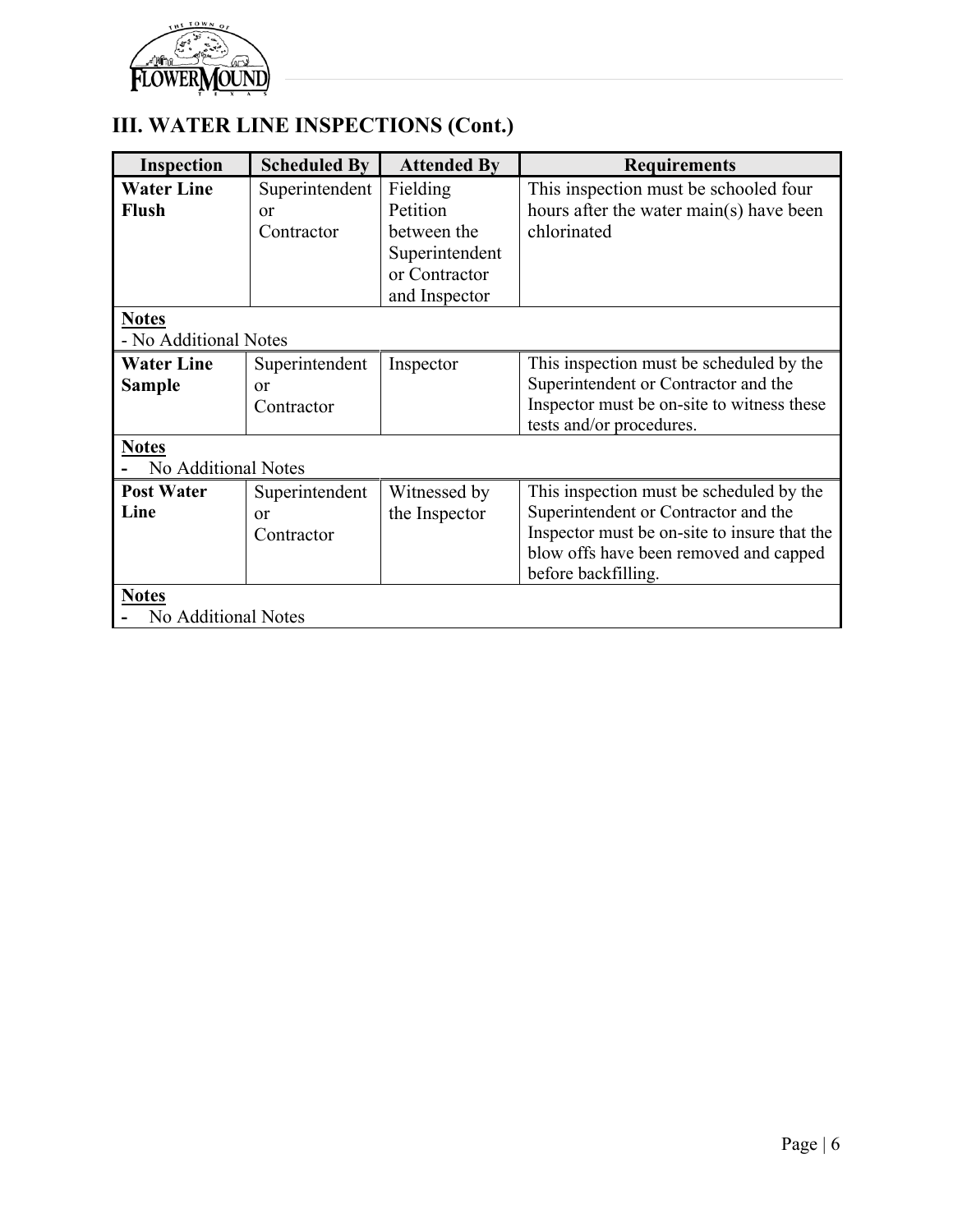<span id="page-6-0"></span>

# **IV. STORM SEWER INSPECTIONS AND CONDUIT SLEEVES**

| Inspection                                       | <b>Scheduled By</b>            | <b>Attended By</b> | <b>Requirements</b>                                                                           |  |
|--------------------------------------------------|--------------------------------|--------------------|-----------------------------------------------------------------------------------------------|--|
| <b>Pre Storm</b>                                 | Superintendent                 | Field inspection   | This inspection must be scheduled, and                                                        |  |
| <b>Sewer</b>                                     | or                             | between the        | an on-site meeting held and approved                                                          |  |
|                                                  | Contractor                     | Superintendent     | before any storm sewer construction is                                                        |  |
|                                                  |                                | or Contractor      | commenced.                                                                                    |  |
|                                                  |                                | and the            |                                                                                               |  |
|                                                  |                                | Inspector          |                                                                                               |  |
| <b>Notes</b>                                     |                                |                    |                                                                                               |  |
|                                                  |                                |                    | This inspection is a field inspection between the Superintendent or Contractor and the        |  |
|                                                  |                                |                    | Inspector to approve all types of storm drain piping, fittings, and structures.               |  |
|                                                  |                                |                    | Embedment, staking, backfilling, densities, along with trench safety will also be discussed.  |  |
|                                                  |                                |                    | In addition, conduit sleeve and franchise utility plan will be discussed. Prior to scheduling |  |
|                                                  |                                |                    | this inspection, a conduit sleeve plan must be uploaded to the permit and approved by the     |  |
|                                                  | Town's Engineering Department. |                    |                                                                                               |  |
| <b>Storm Sewer</b>                               | Superintendent                 | Inspector          | This inspection must be scheduled by the                                                      |  |
|                                                  | or                             |                    | Superintendent or Contractor any day that                                                     |  |
|                                                  | Contractor                     |                    | a section of storm sewer will be                                                              |  |
|                                                  |                                |                    | uncovered and ready for visual inspection.                                                    |  |
| <b>Notes</b>                                     |                                |                    |                                                                                               |  |
|                                                  |                                |                    | Each section scheduled should have the proper staking for alignment and elevation and         |  |
| piping must be installed.                        |                                |                    |                                                                                               |  |
|                                                  |                                |                    | This inspection may be multi-phased and will include items such as J-Box Steel and J-Box      |  |
|                                                  |                                |                    | Concrete Pour, which may need to be scheduled at a later date in order to complete all        |  |
| portions of the system.                          |                                |                    |                                                                                               |  |
| <b>Storm Inlet</b>                               | Superintendent                 | Inspector          | This inspection must be scheduled by                                                          |  |
| Rebar                                            | <sub>or</sub>                  |                    | the superintendent or contractor any day                                                      |  |
|                                                  | Contractor                     |                    | that the storm inlet rebar is ready for                                                       |  |
|                                                  |                                |                    | inspection                                                                                    |  |
| <b>Notes</b>                                     |                                |                    |                                                                                               |  |
| This inspection is for Storm Inlet Rebar Only!   |                                |                    |                                                                                               |  |
| Please provide station numbers of Storm Inlet(s) |                                |                    |                                                                                               |  |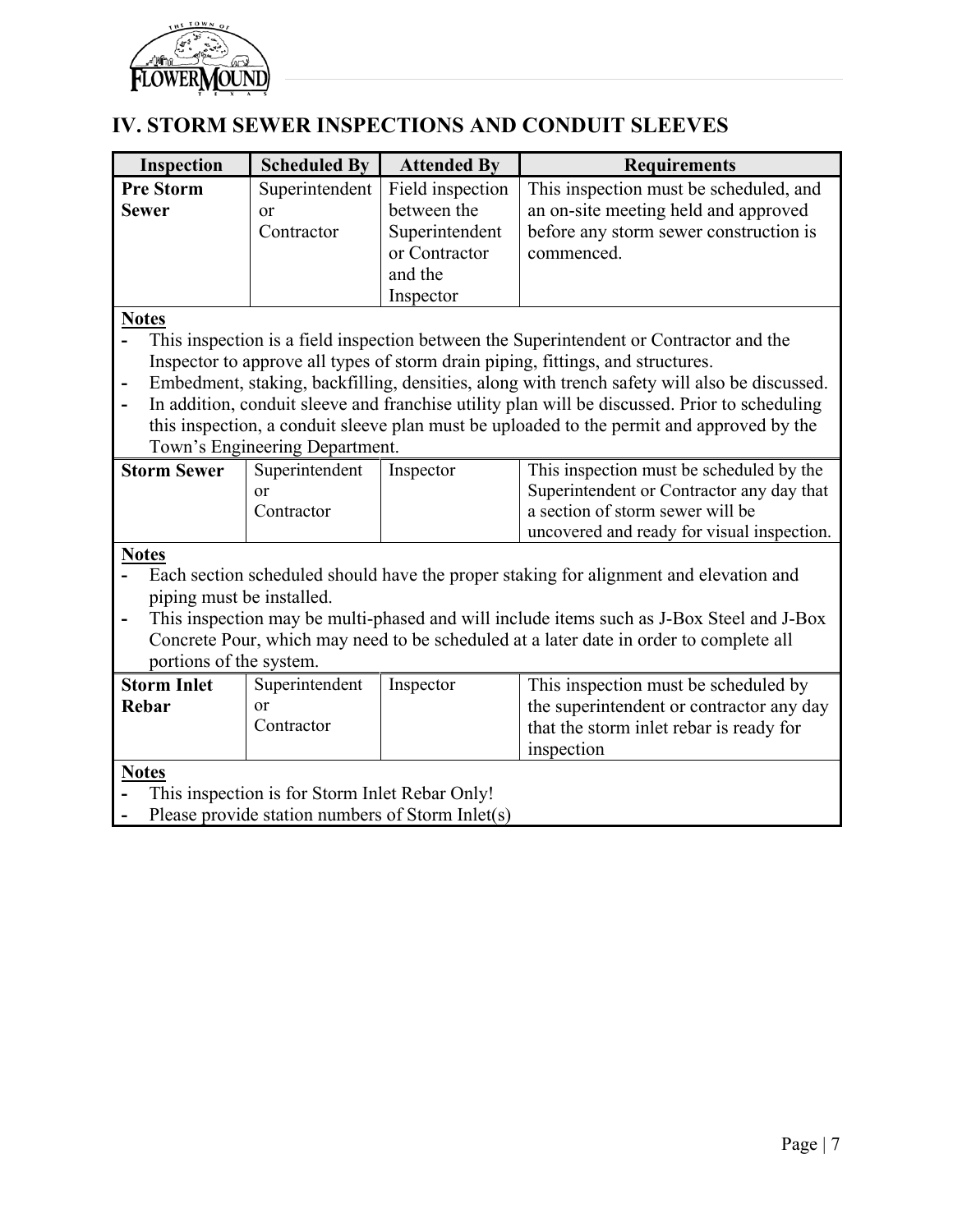

# **IV. STORM SEWER INSPECTIONS AND CONDUIT SLEEVES (Cont.)**

| <b>Inspection</b>   | <b>Scheduled By</b>                              | <b>Attended By</b>                                | <b>Requirements</b>                       |  |
|---------------------|--------------------------------------------------|---------------------------------------------------|-------------------------------------------|--|
| <b>Storm Inlet</b>  | Superintendent                                   | Inspector and                                     | This inspection must be scheduled by      |  |
| Pour                | or                                               | <b>Testing Lab</b>                                | the Superintendent or Contractor any      |  |
|                     | Contractor                                       |                                                   | day that a Storm Inlet Pour is going to   |  |
|                     |                                                  |                                                   | take place and after the Storm Inlet      |  |
|                     |                                                  |                                                   | Rebar inspection has been approved        |  |
| <b>Notes</b>        |                                                  |                                                   |                                           |  |
|                     | This inspection is for Storm Inlet Pour only     |                                                   |                                           |  |
|                     |                                                  | The Storm Inlet Rebar inspection must be approved |                                           |  |
|                     | Please provide station numbers of Storm Inlet's' |                                                   |                                           |  |
| Conduit             | Superintendent                                   | Inspector                                         | This inspection must be scheduled by the  |  |
| <b>Sleeve</b>       | or                                               |                                                   | Superintendent or Contractor each time a  |  |
|                     | Contractor                                       |                                                   | set of approved sleeves are installed per |  |
|                     |                                                  |                                                   | the approved conduit crossing plan and    |  |
|                     |                                                  |                                                   | are ready for inspection.                 |  |
| <b>Notes</b>        |                                                  |                                                   |                                           |  |
| No additional notes |                                                  |                                                   |                                           |  |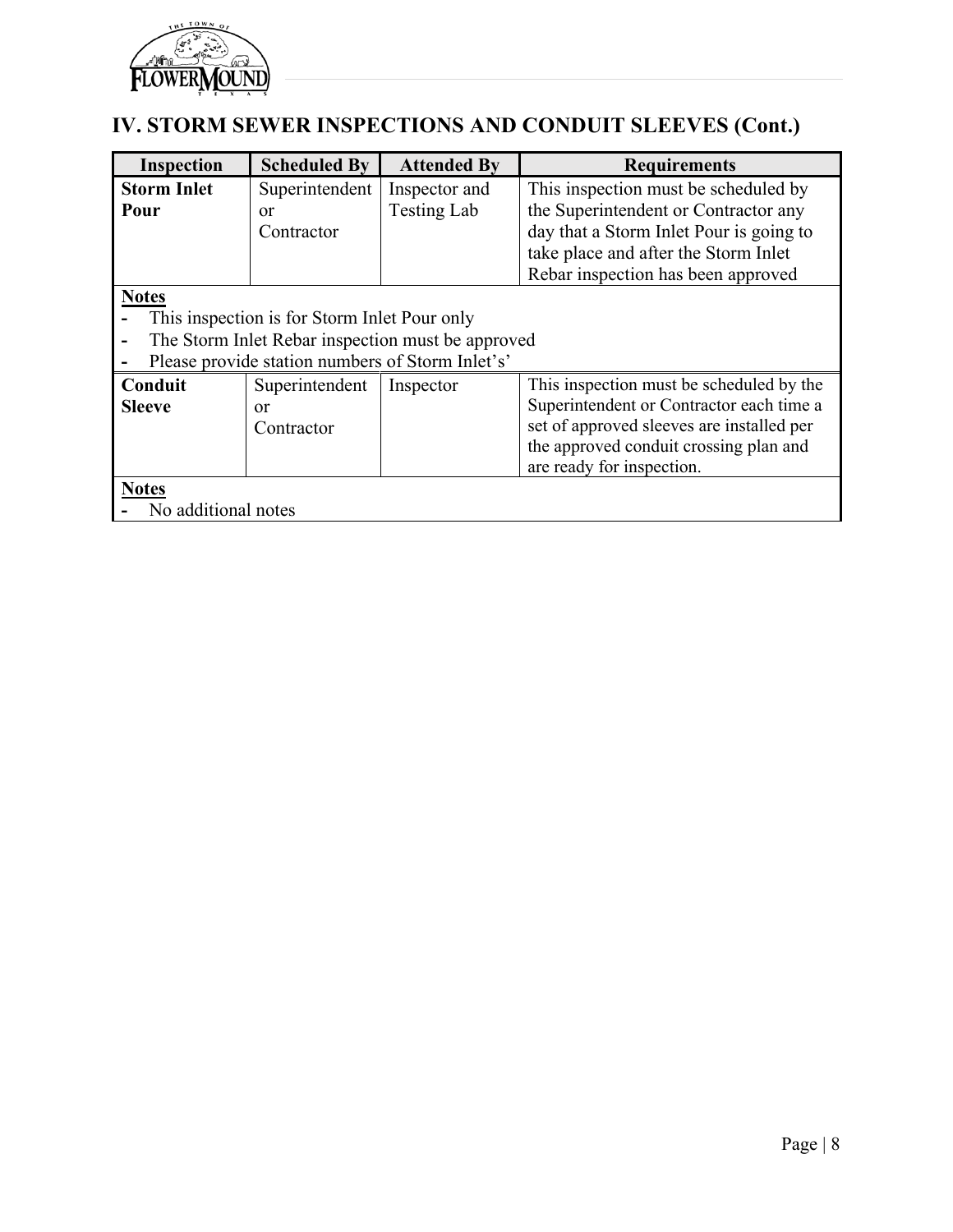

## <span id="page-8-0"></span>**V. PAVING**

| <b>Inspection</b> | <b>Scheduled By</b> | <b>Attended By</b> | <b>Requirements</b>                    |
|-------------------|---------------------|--------------------|----------------------------------------|
| <b>Pre Paving</b> | Superintendent      | Inspector          | This inspection is a field inspection  |
|                   | or Contractor       |                    | between the Superintendent or          |
|                   |                     |                    | Contractor and the Inspector and must  |
|                   |                     |                    | be scheduled by the Superintendent or  |
|                   |                     |                    | Contractor at least five business days |
|                   |                     |                    | before lime or concrete treatment is   |
|                   |                     |                    | scheduled to begin.                    |

### **Notes**

- **-** All conduit sleeves must be installed and all compaction tests for sleeves must be uploaded.
- **-** All Town Utilities must be installed, Compaction tested, inspected and approved.
- **-** The Water Mains must pass Hydro Water Test.
- **-** A franchise plan or plans, that match the approved conduit sleeve plan, and shows all utility structures such as pull boxes, transformers, vaults, and cabinets must be uploaded by the Superintendent or Contractor prior to scheduling this inspection.
- **-** This plan will be reviewed by the inspector for drainage requirements and any changes that need to be addressed will be discussed at this meeting.
- **-** Topics of discussion will include concrete mix designs, density reports for any and all areas, slurry type and placement, schedule of soil stabilization, proof rolling, steel inspections, concrete pour times, saw cutting, and any other outstanding items.
- **-** No inspection is required for lime/concrete slurry placement, but a start date should be given at this meeting.
- **-** Any special sawing of concrete will also be discussed at this meeting.
- **-** No other paving inspection can be scheduled until this Pre-Paving inspection is approved.

| <b>Gradation</b> | Superintendent | Inspector,     | This inspection must be scheduled by   |
|------------------|----------------|----------------|----------------------------------------|
|                  |                | Representative | the Superintendent or Contractor after |
|                  | Contractor     | of the testing | soil treatment has been completed for  |
|                  |                | lab            | all, or any portion of paving.         |

### **Notes**

**-** A representative of the testing lab must be onsite for gradation testing.

**-** The Inspector must be present before any testing begins.

| <b>Proof</b>        | Superintendent | Inspector,     | A representative of the testing lab must |
|---------------------|----------------|----------------|------------------------------------------|
| <b>Roll/Density</b> | or             | Representative | be onsite for depth and density testing  |
|                     | Contractor     | of the testing | and the Inspector must be present before |
|                     |                | lab            | any testing begins                       |
|                     |                |                |                                          |

**Notes**

**-** This inspection should be scheduled by the Superintendent or Contractor once all utilities, and/or crossing for utilities, are completed and all elevation staking has been completed for any section of paving.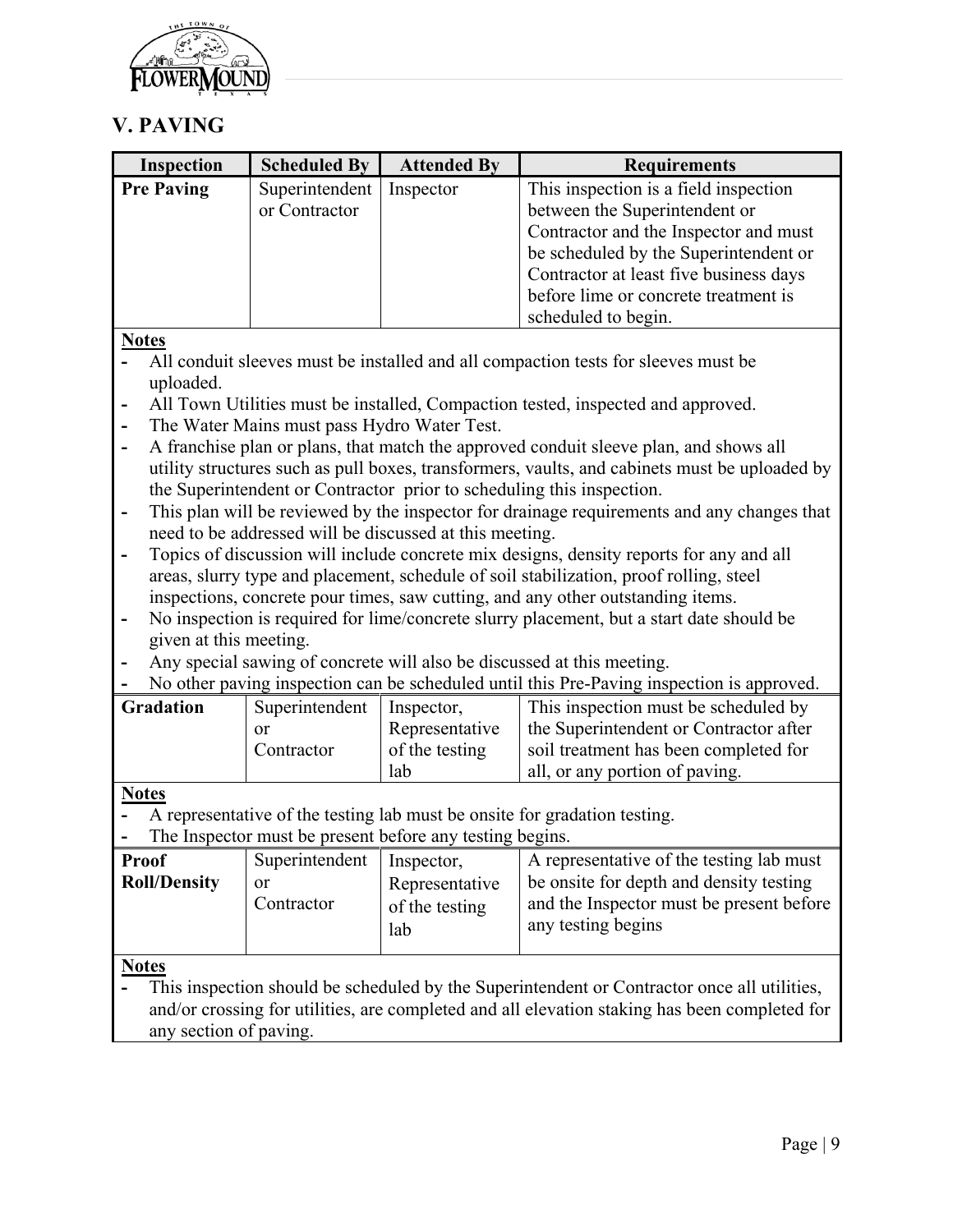

## **V. PAVING (Cont.)**

| <b>Inspection</b>   | <b>Scheduled By</b>                        | <b>Attended By</b>                                          | <b>Requirements</b>                                                                         |  |  |
|---------------------|--------------------------------------------|-------------------------------------------------------------|---------------------------------------------------------------------------------------------|--|--|
| <b>Soil Reports</b> | See                                        | See                                                         | This is not a field meeting, scheduling                                                     |  |  |
|                     | requirements                               | requirements                                                | this inspection informs the inspector that                                                  |  |  |
|                     |                                            |                                                             | documents have been uploaded for                                                            |  |  |
|                     |                                            |                                                             | review                                                                                      |  |  |
|                     |                                            |                                                             |                                                                                             |  |  |
| <b>Notes</b>        |                                            |                                                             |                                                                                             |  |  |
|                     |                                            |                                                             | This inspection should be scheduled by the Superintendent or Contractor when                |  |  |
|                     |                                            |                                                             | stabilization documentation, including but not limited to, gradation, depth, and/or density |  |  |
|                     | results, have been uploaded to the permit. |                                                             |                                                                                             |  |  |
|                     |                                            |                                                             | In order to keep paving rebar approval delays from occurring, this documentation should     |  |  |
|                     |                                            |                                                             | be uploaded in an organized, sensible fashion, due to the fact that these documents must be |  |  |
|                     | reviewed and approved by the inspector.    |                                                             |                                                                                             |  |  |
|                     |                                            | Uploading multi-page, disorganized results may be rejected. |                                                                                             |  |  |
| <b>Paving Rebar</b> | Superintendent   Inspector                 |                                                             | All required forms must be set, rebar                                                       |  |  |
|                     | or                                         |                                                             | must be in place, expansion joints                                                          |  |  |
|                     | Contractor                                 |                                                             | installed, and dowels and other tie-ins                                                     |  |  |
|                     |                                            |                                                             | complete and ready for inspection.                                                          |  |  |
|                     |                                            |                                                             |                                                                                             |  |  |
| <b>Notes</b>        |                                            |                                                             |                                                                                             |  |  |
|                     |                                            |                                                             | This inepection should be schooluled by the Sympaton dent or Contractor when eny section    |  |  |

**-** This inspection should be scheduled by the Superintendent or Contractor when any section of pavement has had all of the required testing completed and all documents have been uploaded to eTRAKiT.

| <b>Paving Pour</b> | Superintendent   Inspector (see |        | All pour times must be within the    |
|--------------------|---------------------------------|--------|--------------------------------------|
|                    | or                              | notes) | allowed working hours unless special |
|                    | Contractor                      |        | permission has been requested and    |
|                    |                                 |        | approved.                            |
|                    |                                 |        |                                      |

**Notes**

- **-** This inspection should be scheduled by the Superintendent or Contractor after a paving rebar inspection has been scheduled and approved for a section of pavement.
- **-** This is not a field inspection, scheduling this inspection lets the inspector know the date, time, and location of the paving pour so they can drop by whenever possible to check the progress of the pour.
- **-** The inspector does not need to be on site for the pour to begin but the approved lab must be on site during the pour.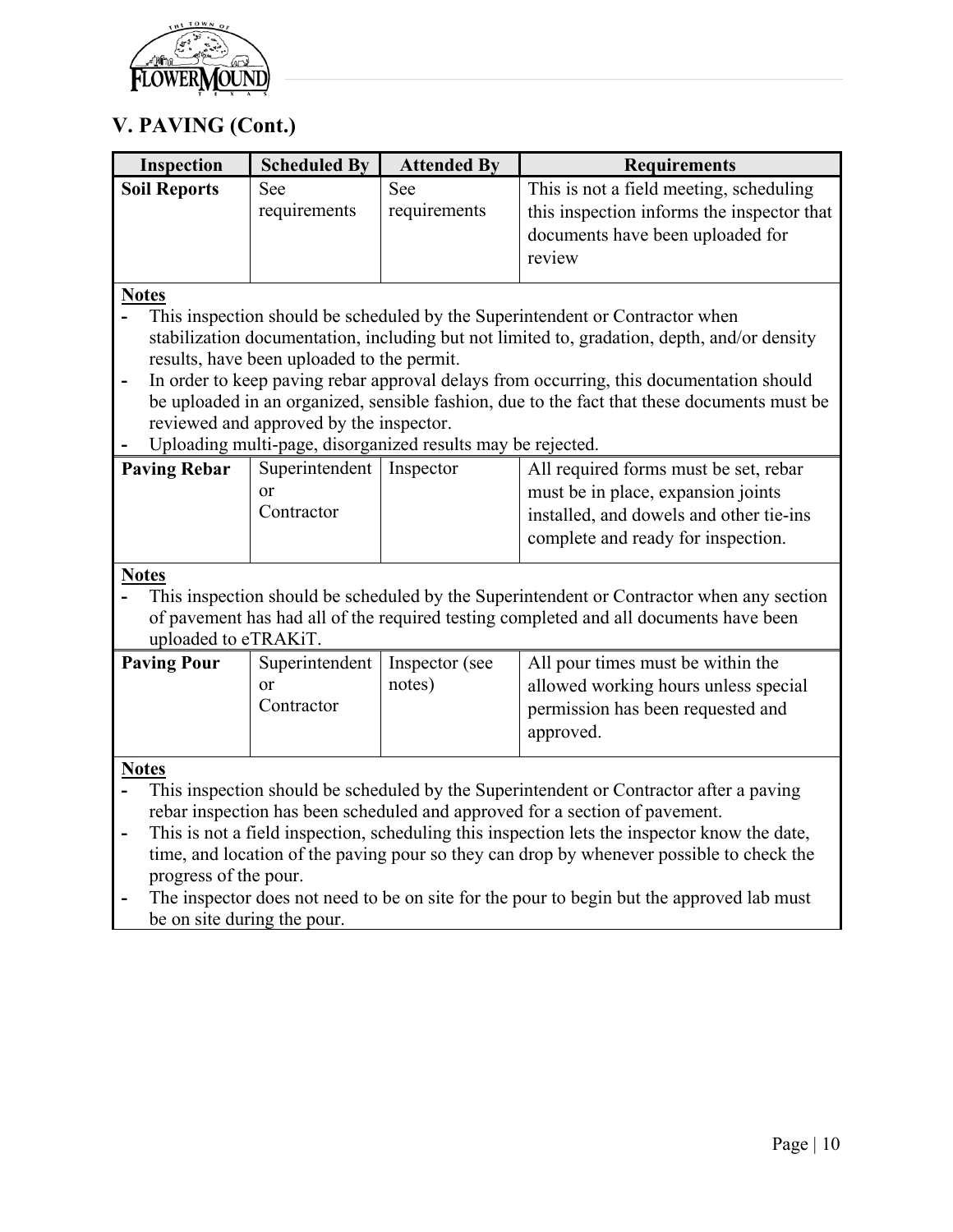<span id="page-10-0"></span>

# **VI. GRADING & SEWER LINE VERIFICATION**

| <b>Inspection</b>        | <b>Scheduled By</b>                                                                                                                                                 | <b>Attended By</b>                                               | <b>Requirements</b>                                                                                                                                                         |  |
|--------------------------|---------------------------------------------------------------------------------------------------------------------------------------------------------------------|------------------------------------------------------------------|-----------------------------------------------------------------------------------------------------------------------------------------------------------------------------|--|
| <b>Finished</b>          | Superintendent                                                                                                                                                      | Inspector                                                        | This inspection must be scheduled and                                                                                                                                       |  |
| Grade                    |                                                                                                                                                                     |                                                                  | approved before scheduling the                                                                                                                                              |  |
| Inspection               |                                                                                                                                                                     |                                                                  | Sewer Line Verification inspection.                                                                                                                                         |  |
| <b>Notes</b>             |                                                                                                                                                                     |                                                                  |                                                                                                                                                                             |  |
|                          |                                                                                                                                                                     |                                                                  | This inspection should be scheduled by the Superintendent when the survey crew will be                                                                                      |  |
|                          |                                                                                                                                                                     |                                                                  | on site for final grade shots for lot verification, drainage patterns, and any other shots                                                                                  |  |
|                          | required for the as-builts to be created.                                                                                                                           |                                                                  |                                                                                                                                                                             |  |
| $\overline{a}$           |                                                                                                                                                                     |                                                                  | The Inspector doesn't need to be on site for this verification to begin, but scheduling this                                                                                |  |
|                          |                                                                                                                                                                     |                                                                  | inspection gives us a chance to drop in and address any discrepancies we may have                                                                                           |  |
|                          |                                                                                                                                                                     |                                                                  | observed during the construction process or verify that grades are within tolerance.                                                                                        |  |
|                          |                                                                                                                                                                     | All utilities including franchise must be installed and covered. |                                                                                                                                                                             |  |
|                          |                                                                                                                                                                     |                                                                  | Paving, Grading, and other major work must be completed and any other franchise work                                                                                        |  |
|                          |                                                                                                                                                                     |                                                                  | after Finish Grade inspection will require a R.O.W permit after development is accepted by                                                                                  |  |
|                          | the Town of Flower Mound.                                                                                                                                           |                                                                  |                                                                                                                                                                             |  |
| <b>Sewer Line</b>        | Superintendent                                                                                                                                                      | Inspector (see                                                   | The four sewer line tests that will be                                                                                                                                      |  |
| <b>Verification</b>      | or                                                                                                                                                                  | notes)                                                           | required are the Air Test, Video Flow                                                                                                                                       |  |
|                          | Contractor                                                                                                                                                          |                                                                  | <b>Test, Mandrel Test and Manhole</b>                                                                                                                                       |  |
|                          |                                                                                                                                                                     |                                                                  | <b>Vacuum Test.</b>                                                                                                                                                         |  |
|                          |                                                                                                                                                                     |                                                                  |                                                                                                                                                                             |  |
| <b>Notes</b>             |                                                                                                                                                                     |                                                                  |                                                                                                                                                                             |  |
|                          |                                                                                                                                                                     |                                                                  | This inspection should be scheduled by the Superintendent or Contractor whenever the<br>finished grade inspection has been approved and sewer line testing will take place. |  |
| $\overline{\phantom{a}}$ |                                                                                                                                                                     |                                                                  | The Inspector doesn't need to be on site for the Air Test, Video Flow Test and the Mandrel                                                                                  |  |
|                          |                                                                                                                                                                     |                                                                  | Test to begin but scheduling gives us notice so we can stop by to check on the progress.                                                                                    |  |
|                          |                                                                                                                                                                     |                                                                  | For the Manhole Vacuum Test, an Inspector must be on site before the test begins.                                                                                           |  |
| $\overline{\phantom{a}}$ |                                                                                                                                                                     |                                                                  |                                                                                                                                                                             |  |
|                          | $\triangleright$ If pre-approved, this inspection can be done in phases.<br>The first scheduled inspection will be "Disapproved" with the comment "waiting for test |                                                                  |                                                                                                                                                                             |  |
| $\blacksquare$           |                                                                                                                                                                     |                                                                  | results to be uploaded", along with any other items that are observed.                                                                                                      |  |
|                          |                                                                                                                                                                     |                                                                  |                                                                                                                                                                             |  |
| $\overline{\phantom{a}}$ |                                                                                                                                                                     |                                                                  | Once all test reports are uploaded and the video has been submitted to the office, this                                                                                     |  |
|                          |                                                                                                                                                                     | inspection should be rescheduled by the Superintendent.          |                                                                                                                                                                             |  |
|                          | Inspection results will be added once the inspector has a chance to review all test results.                                                                        |                                                                  |                                                                                                                                                                             |  |

 $\triangleright$  This inspection must be scheduled and approved before scheduling an Inspector Walk.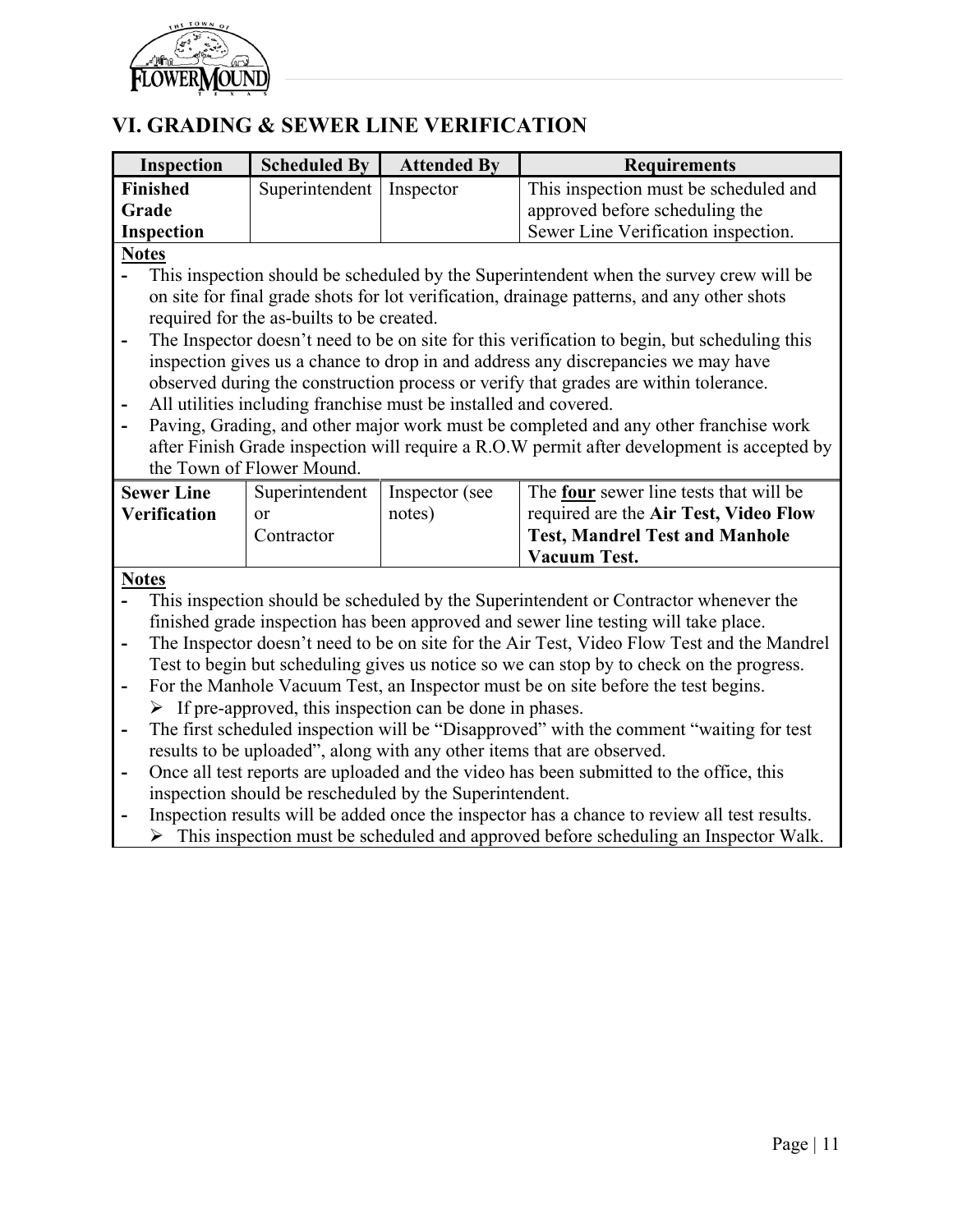

## <span id="page-11-0"></span>**VII. SUBDIVISION ACCEPTANCE**

| <b>Inspection</b>        | <b>Scheduled By</b> | <b>Attended By</b> | <b>Requirements</b>                                                                                                                                                                                                                                          |
|--------------------------|---------------------|--------------------|--------------------------------------------------------------------------------------------------------------------------------------------------------------------------------------------------------------------------------------------------------------|
| <b>Inspector</b><br>Walk | Superintendent      | Inspector          | The following items will not be<br>addressed at your Inspector Walk, but<br>should be complete for the Final Town<br>Walk: Traffic Markings and Signs,<br><b>Required Landscaping and</b><br><b>Amenities, Permanent Vegetation,</b><br>and Final As-Builts. |

### **Notes**

- **-** This inspection should be scheduled by the Superintendent once construction reaches a level that all streets, utilities, grading, walls, first round as-built drawings have been submitted, drainage facilities, sewer line testing is completed and other major items are sufficiently complete to allow the Inspector to make comments concerning completion.
- **-** All affected contractors should attend this meeting and an "Inspector List" will be created.
	- $\triangleright$  In addition, the proposed acceptance date will also be discussed to see if it coincides with the date given at the Field Coordination Meeting.
- **-** The Superintendent should refer to the "Frequently Missed Development Items" handout on our website as a useful guide **before** scheduling this inspection in order to keep this list as short as possible.

| <b>Final Town</b> | Inspector (see | Inspector,      | This inspection will be scheduled by the        |
|-------------------|----------------|-----------------|-------------------------------------------------|
| Walk              | Requirements)  | Town Staff (see | <b>Inspector</b> once construction items listed |
|                   |                | notes)          | on the Inspector Walk have been                 |
|                   |                |                 | substantially addressed, final as-built         |
|                   |                |                 | drawings have been submitted, and the           |
|                   |                |                 | contractor has indicated that all               |
|                   |                |                 | permanent traffic signs and markings            |
|                   |                |                 | are complete, landscaping, amenities,           |
|                   |                |                 | and permanent vegetation are installed,         |
|                   |                |                 | and only minor items remain.                    |

### **Notes**

- **-** This inspection allows Town staff from other areas to make their final comments.
- **-** This inspection involves several different Departments within the Town and a three day lead time is required.
- **-** This inspection will generate the "Final Completion List".
	- Once held, this inspection will be resulted as "Complete" and a Final Completion List inspection will be generated.
- **-** Results of the Final Completion List inspection will be posted to eTRAKiT no later than 4:00 pm on the third business day following the Final Town Walk.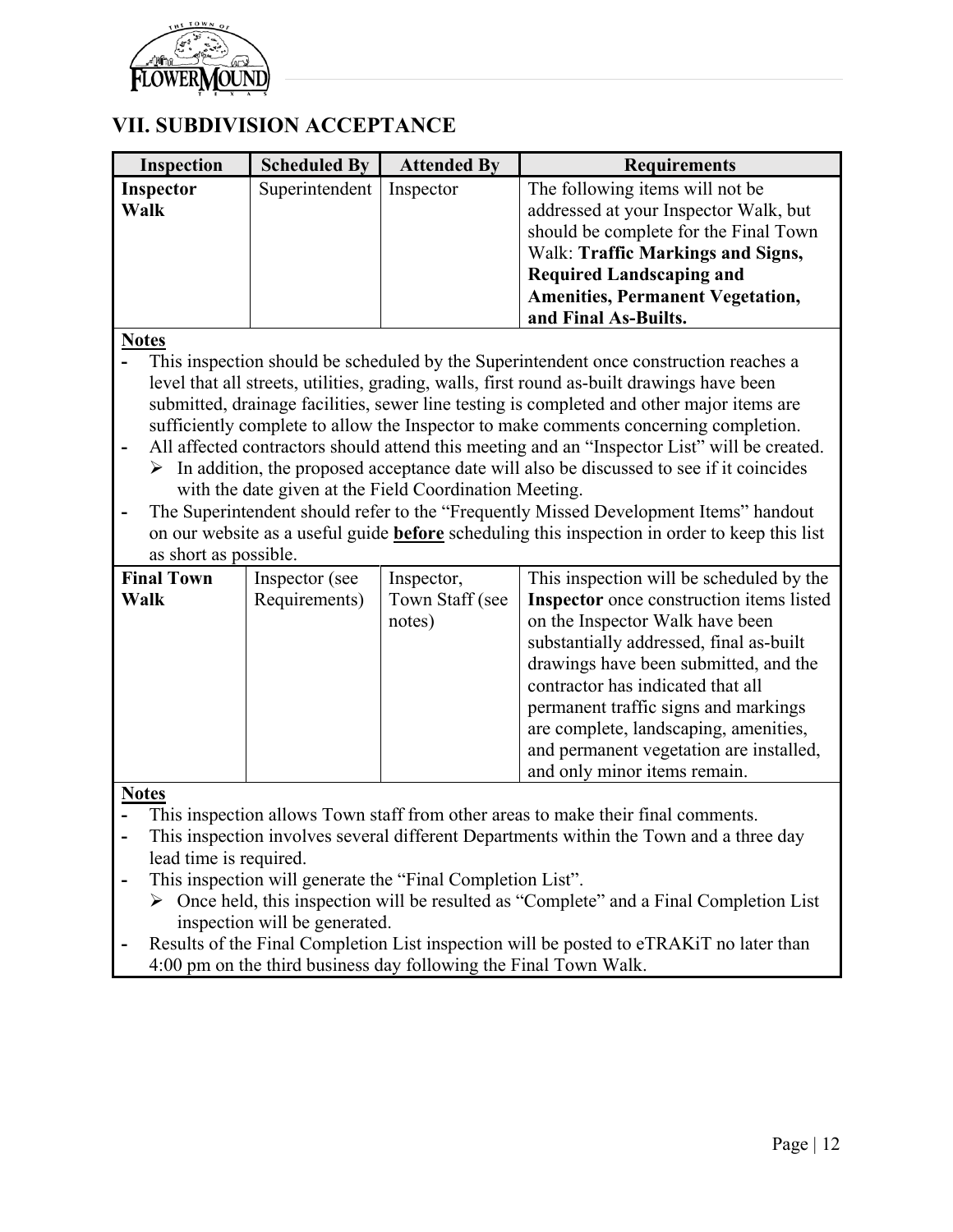

# **VII. SUBDIVISION ACCEPTANCE (Cont.)**

| Inspection                                                                                                                                                   | <b>Scheduled By</b>                                                                            | <b>Attended By</b> | <b>Requirements</b>                     |  |  |  |  |
|--------------------------------------------------------------------------------------------------------------------------------------------------------------|------------------------------------------------------------------------------------------------|--------------------|-----------------------------------------|--|--|--|--|
| Final                                                                                                                                                        | Superintendent                                                                                 | Inspector,         | This inspection must be approved before |  |  |  |  |
| Completion                                                                                                                                                   | or                                                                                             | Project            | scheduling the final acceptance         |  |  |  |  |
| List                                                                                                                                                         | Contractor                                                                                     | Engineer           | inspection.                             |  |  |  |  |
| <b>Notes</b>                                                                                                                                                 |                                                                                                |                    |                                         |  |  |  |  |
| This inspection should be scheduled by the Superintendent or Contractor each time a                                                                          |                                                                                                |                    |                                         |  |  |  |  |
|                                                                                                                                                              | significant number of items have been completed and items need to be re-inspected for          |                    |                                         |  |  |  |  |
| compliance.                                                                                                                                                  |                                                                                                |                    |                                         |  |  |  |  |
| This list will include a special section that contains all the Project Engineer's comments,<br>$\overline{\phantom{a}}$                                      |                                                                                                |                    |                                         |  |  |  |  |
|                                                                                                                                                              | these items are included in an effort to help you prepare for the Final Acceptance             |                    |                                         |  |  |  |  |
| inspection.                                                                                                                                                  |                                                                                                |                    |                                         |  |  |  |  |
| $\qquad \qquad \blacksquare$                                                                                                                                 | We encourage these items to be addressed at this time, but they are not required to be         |                    |                                         |  |  |  |  |
|                                                                                                                                                              | completed for this inspection, they are informational only.                                    |                    |                                         |  |  |  |  |
| $\blacksquare$                                                                                                                                               | All items on this list, other than the engineer's items, that don't have a specific staff name |                    |                                         |  |  |  |  |
|                                                                                                                                                              | beside them should be rescheduled using the "Final Completion List" inspection on              |                    |                                         |  |  |  |  |
| eTRAKiT.                                                                                                                                                     |                                                                                                |                    |                                         |  |  |  |  |
|                                                                                                                                                              | Any category that has a name and phone number listed should be scheduled by contacting         |                    |                                         |  |  |  |  |
|                                                                                                                                                              | that person directly. This inspection will be approved once all items are complete,            |                    |                                         |  |  |  |  |
| excluding the engineer's items.                                                                                                                              |                                                                                                |                    |                                         |  |  |  |  |
| Final                                                                                                                                                        | Superintendent                                                                                 | Inspector (see     | This inspection should be scheduled by  |  |  |  |  |
| Acceptance                                                                                                                                                   |                                                                                                | notes)             | the Superintendent after the Final      |  |  |  |  |
|                                                                                                                                                              |                                                                                                |                    | Completion List inspection is approved. |  |  |  |  |
| <b>Notes</b>                                                                                                                                                 |                                                                                                |                    |                                         |  |  |  |  |
| This is not a field inspection but is intended to let the assigned Town Engineer know that                                                                   |                                                                                                |                    |                                         |  |  |  |  |
| you believe that all items on their list have been completed.                                                                                                |                                                                                                |                    |                                         |  |  |  |  |
| $\qquad \qquad \blacksquare$                                                                                                                                 | The engineer assigned to the project will either approve this inspection or disapprove it and  |                    |                                         |  |  |  |  |
|                                                                                                                                                              | list the reasons why it can't be approved.                                                     |                    |                                         |  |  |  |  |
| $Q_{n+1}$ , and the set of the state of the state $\mathcal{L}_{n+1}$ , and the state of $\mathcal{L}_{n+1}$ and $\mathcal{L}_{n+1}$ and $\mathcal{L}_{n+1}$ |                                                                                                |                    |                                         |  |  |  |  |

 $\triangleright$  Once approved by the engineer, the final acceptance letter will be issued within ten working days and the permit will be closed out.